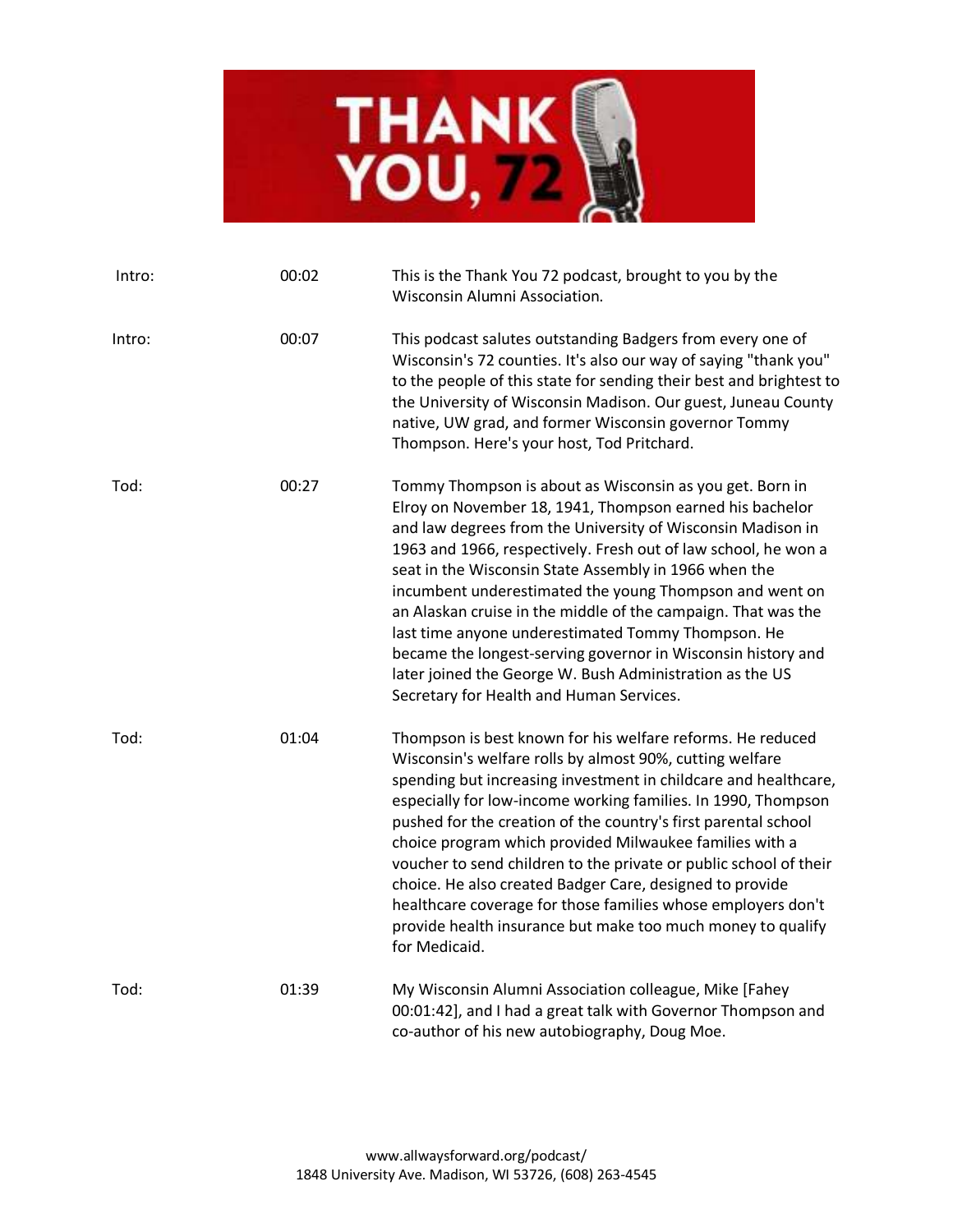| Mike:  | 01:49 | Tommy, Doug, thank you for joining us, and congratulations on<br>the book "Tommy: My Journey of a Lifetime." So why don't you<br>tell us a little bit about how this book came about?                                                                                                                                                                                                                                                                                                                                                                                                                                                                                                                                                                                                                                                                                                                                                                                                                                                                                                                                                                                                    |
|--------|-------|------------------------------------------------------------------------------------------------------------------------------------------------------------------------------------------------------------------------------------------------------------------------------------------------------------------------------------------------------------------------------------------------------------------------------------------------------------------------------------------------------------------------------------------------------------------------------------------------------------------------------------------------------------------------------------------------------------------------------------------------------------------------------------------------------------------------------------------------------------------------------------------------------------------------------------------------------------------------------------------------------------------------------------------------------------------------------------------------------------------------------------------------------------------------------------------|
| Tommy: | 01:57 | [inaudible 00:01:57] Doug Moe, really the individual that really<br>made it possible.                                                                                                                                                                                                                                                                                                                                                                                                                                                                                                                                                                                                                                                                                                                                                                                                                                                                                                                                                                                                                                                                                                    |
| Doug:  | 02:02 | A couple of mutual friends of Governor Thompson's reached<br>out to me and asked if I would be interested. He was interested<br>in having a book, and as a long-time journalist in Wisconsin,<br>storyteller, I can't think of a better story in the last 50 years<br>really than my co-author's "journey of a lifetime," s we called it<br>in the book, so of course I said yes pretty quickly. We got<br>together, talked about it, decided an autobiography book in<br>Governor Thompson's voice, him telling his own story would be<br>the best way to go. It only took us seven years.                                                                                                                                                                                                                                                                                                                                                                                                                                                                                                                                                                                              |
| Tommy: | 02:49 | Well, let me just add to that that I wanted a book. Not so much<br>about me, but about all the accomplishments that we have<br>made in Wisconsin under my administration. It was certainly<br>not all me; I had great people, and when Pat Hackett, who did<br>my scheduling in the governor's office, said, "You know, I know<br>Doug Moe." I said, "Well, that's good. Why are you telling me?"<br>"Well, he might be able to write your book." I said, "Well I<br>would love it." He said, "Would you mind meeting him?" I said,<br>"No, I think I know him but I would love to meet him and talk to<br>him." We struck up, I think, a wonderful friendship. I couldn't be<br>happier, and as I told our interview with Neil Heinen on Channel<br>3 a few weeks or months ago now, I said, "Doug is able to put<br>lipstick on an 800-pound hog and make it look good." I really<br>mean it. He's a gifted writer and just, to me, a wonderful human<br>being. A great person. He has written many books, and I'm just<br>very pleased to have participated with him and was able to tell<br>the story, and he did it so well. I think it's turned out much<br>better than I thought. |
| Tod:   | 04:11 | It's a great book, and obviously Governor, you're so beloved in<br>Wisconsin and you are all about Wisconsin, but a very special<br>place in your heart is Elroy. Tell us why that's so special to you.                                                                                                                                                                                                                                                                                                                                                                                                                                                                                                                                                                                                                                                                                                                                                                                                                                                                                                                                                                                  |
| Tommy: | 04:27 | Well, you know, you grow up there. That's your formative years.<br>I had my mother, who was Irish and a school teacher, and my<br>German father, who was a grocery keeper and also a farmer. He<br>was gruff and direct. His idea of life was everybody had to work,<br>and my mother was much more pleasant and nice. I think I got<br>the best genes out of both of them. I loved people, and from my<br>father, I am absolutely a workaholic, and putting the two<br>together makes you a good career politician, and retail. My                                                                                                                                                                                                                                                                                                                                                                                                                                                                                                                                                                                                                                                      |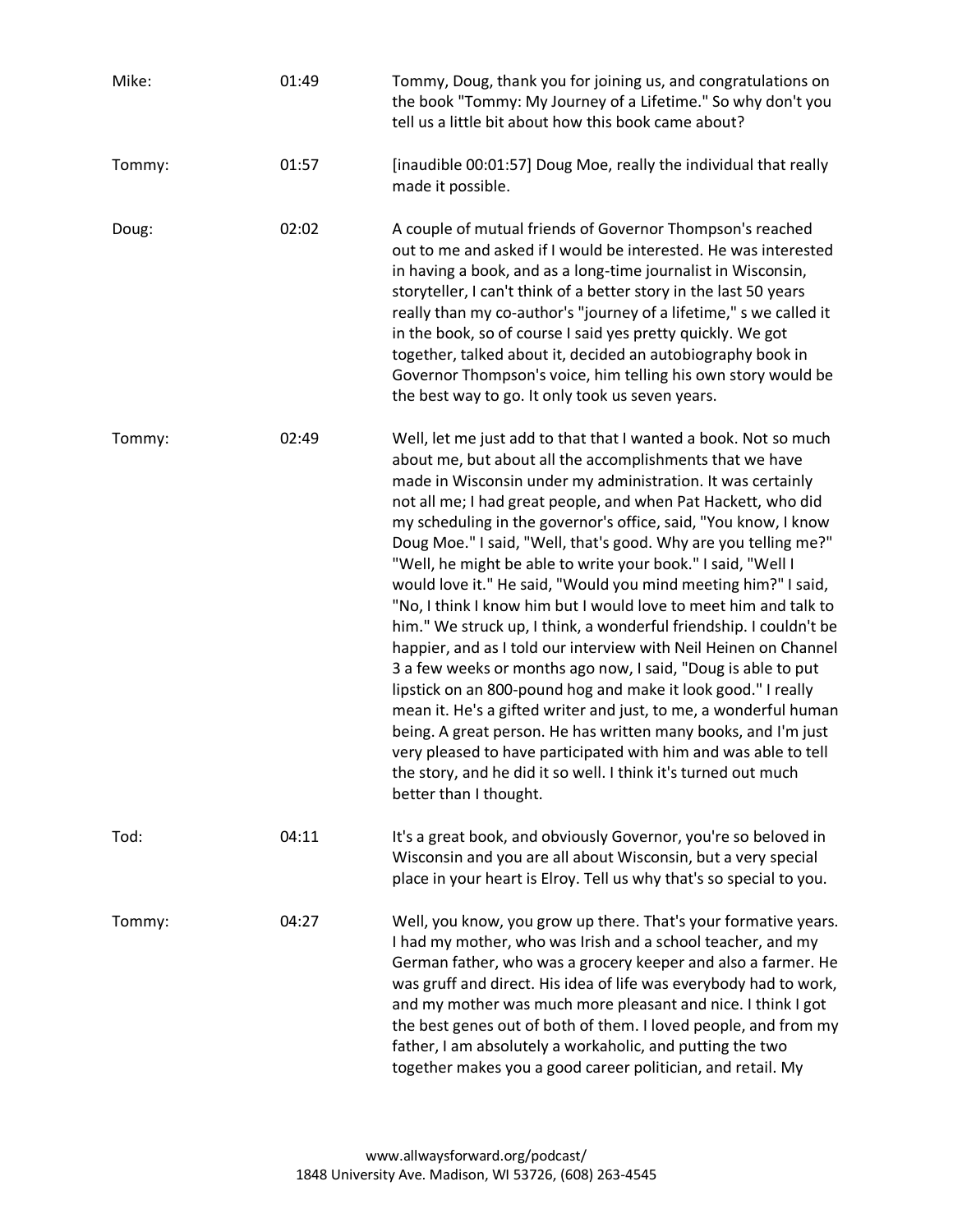|        |       | father taught me how to sell in the grocery store and my<br>mother taught me how to be nice. Selling and being nice was<br>part of being successful and running for election. That's where I<br>started, and then of course going to school there and high<br>school. Elroy was small enough, so even somebody like myself<br>that didn't have any talents could play baseball, football, and<br>basketball and make the team, because if I didn't, the girl next<br>door had to play.                                                                                                                                                                                                                                                                                                                                                                                                                                                                                                                                                                                                                                                               |
|--------|-------|------------------------------------------------------------------------------------------------------------------------------------------------------------------------------------------------------------------------------------------------------------------------------------------------------------------------------------------------------------------------------------------------------------------------------------------------------------------------------------------------------------------------------------------------------------------------------------------------------------------------------------------------------------------------------------------------------------------------------------------------------------------------------------------------------------------------------------------------------------------------------------------------------------------------------------------------------------------------------------------------------------------------------------------------------------------------------------------------------------------------------------------------------|
| Tommy: | 05:40 | I was able to have a great life, and the people in Elroy I think<br>were fantastic individuals, and I still have my farm there, and I<br>go back every weekend to Elroy to the farm and just love the<br>people, love the area, and I love Elroy. It's very near and dear to<br>me. I think most people who grew up in a small, well anywhere<br>they grew up, it's always something special to go back home.                                                                                                                                                                                                                                                                                                                                                                                                                                                                                                                                                                                                                                                                                                                                        |
| Mike:  | 06:05 | So let's talk about that in your early careers in politics; so you<br>were a pretty young man when you first ran for state assembly,<br>and you upset an incumbent, and you quickly got a spot on Joint<br>Finance Committee. Tell us a little bit about those early years of<br>politics and how you maneuvered some of that positioning.                                                                                                                                                                                                                                                                                                                                                                                                                                                                                                                                                                                                                                                                                                                                                                                                           |
| Tommy: | 06:22 | Well it was interesting. I decided to run because I was working<br>in the state capital. I went up to the state capital, wanted to be<br>interviewed by the individual that I subsequently ran against. He<br>wouldn't even interview me because he thought I might run<br>against him. Didn't even open up the door to interview me for<br>the job. At that time, there was some money available to hire<br>some students to do some clerk shifts and some research. I got<br>wind of it, and so I went up there and applied, but he wouldn't<br>have anything to do with me, but the state Senator who was<br>home sick, and subsequently died, he never got a chance to<br>meet me but he heard about me from my father, who was on<br>the county board in Juneau County and he was the Senator for<br>Juneau County, Richland County at that time, and he hired me. I<br>worked in the state capital for my three years that I was in law<br>school and I thought, "You know, I could do this. I'm smart<br>enough to do this," and I saw what was going on at the state<br>capital and I felt I could add something to it, so I decided to run. |
| Tommy: | 07:33 | I went back home and borrowed \$500, bought a \$200 car, and<br>my father gave me \$10 a day, \$5 for gas and the rest of the<br>money to eat or whatever, and I used the money to campaign<br>on. It was probably one of the most inexpensive campaigns ever<br>in the history of the state of Wisconsin. The primary was won<br>with less than \$500. I think we spent \$125 on signs. That was<br>the only expense we had for the campaign, but it was shoe<br>leather, knocking on every door, and going around and meeting                                                                                                                                                                                                                                                                                                                                                                                                                                                                                                                                                                                                                      |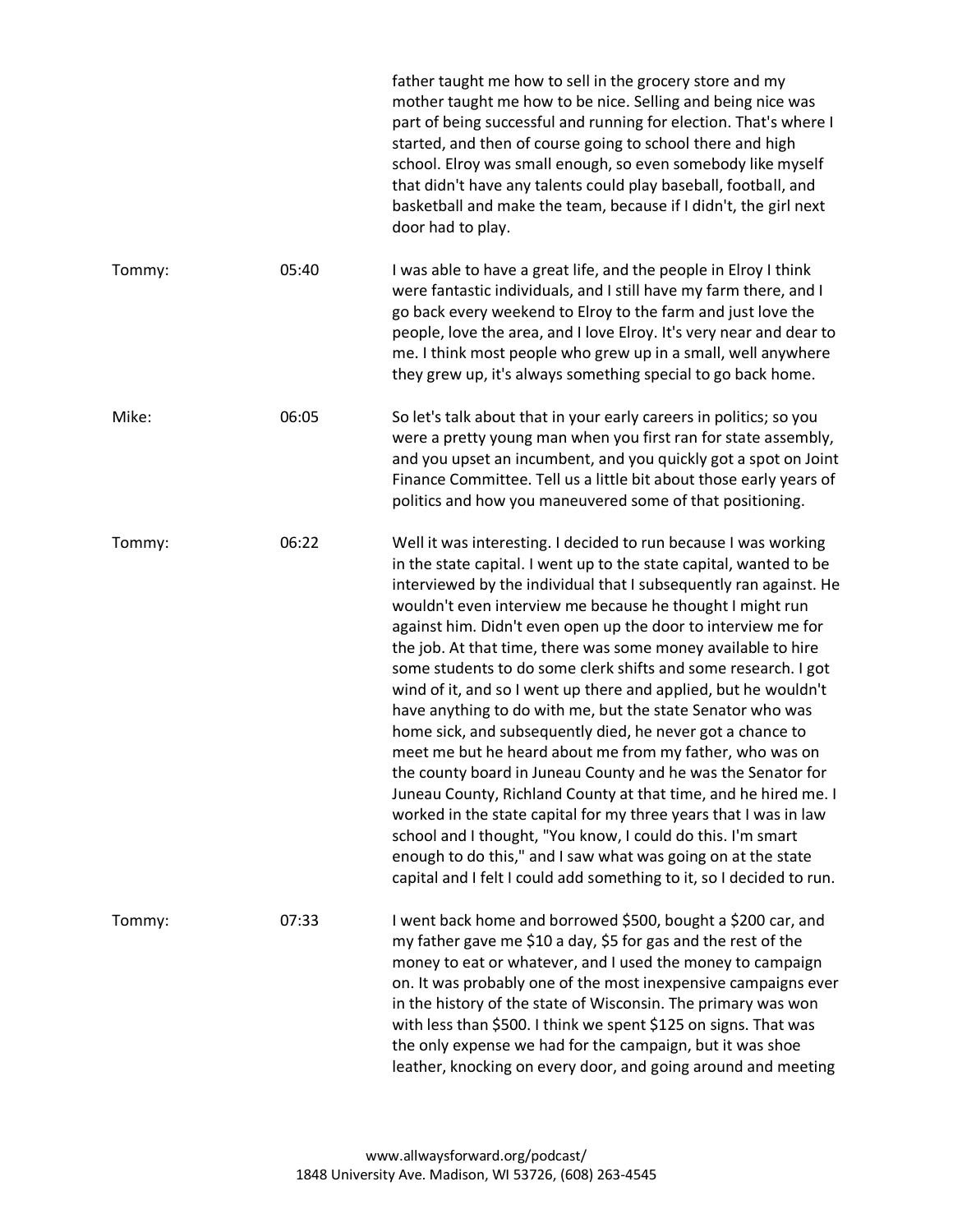|        |       | the people. I was just very fortunate to get elected. Then when I<br>got elected, nobody thought I had a chance, so at that time, the<br>Republicans took over. There were four candidates: Harold<br>[Furley 00:08:25], Kirk [McKay 00:08:26], Paul Alfonsi, and<br>Harold Clements were running for Speaker, and the only one<br>that came to see me was Harold Furley. I talked to Harold, I still<br>remember; it was 3:00 in the afternoon. He came in and sat<br>down, and I sat next to him, and he says, "I want to be Speaker<br>and I'd like to have you vote for me." I said, "Well I'd like to be<br>on Joint Finance Committee." He says, "Absolutely not. Nobody<br>gets on Joint Finance Committee."                                                                                                                                                                                                                                                                                                                                                                                                                                                                                                      |
|--------|-------|--------------------------------------------------------------------------------------------------------------------------------------------------------------------------------------------------------------------------------------------------------------------------------------------------------------------------------------------------------------------------------------------------------------------------------------------------------------------------------------------------------------------------------------------------------------------------------------------------------------------------------------------------------------------------------------------------------------------------------------------------------------------------------------------------------------------------------------------------------------------------------------------------------------------------------------------------------------------------------------------------------------------------------------------------------------------------------------------------------------------------------------------------------------------------------------------------------------------------|
| Tommy: | 08:52 | He says, "Can I count on your vote?" I said, "When you put me<br>on Joint Finance, you can count on my vote," because I had<br>been there and I saw that if you were going to really make an<br>impact as a freshman, and I wanted to make an impact, you had<br>to be on the most powerful committee in the legislature, and<br>that was Joint Finance. Harold Furley left, and about a week<br>later he called back and he said, "Have you considered<br>supporting me for Speaker?" I said, "Have you considered me<br>on Joint Finance?" He said, "Yes, and you're not going to get it."<br>I said, "Okay. Then I'm not going to support you." Then about<br>three days later, he said, "Well I'm considering you on Joint<br>Finance. Can I?" I said, "When you make up your mind to put<br>me on Finance, then we'll talk." Two days later, he called back<br>and said, "I think I'm going to put you on Finance," and I said,<br>"Well, then I think I'm going to support you. When you find out<br>for sure, then I'll be able to make up my mind." He called back<br>and said, "I'm going to put you on Joint Finance." I said, "I'm<br>going to support you," and I was the 13th individual to support<br>him. |
| Tommy: | 09:51 | By this time, two of the other candidates dropped out, and he<br>was running against Harold Clements. He won by one vote<br>and                                                                                                                                                                                                                                                                                                                                                                                                                                                                                                                                                                                                                                                                                                                                                                                                                                                                                                                                                                                                                                                                                          |
| Mike:  | 10:01 | [inaudible 00:10:01].                                                                                                                                                                                                                                                                                                                                                                                                                                                                                                                                                                                                                                                                                                                                                                                                                                                                                                                                                                                                                                                                                                                                                                                                    |
| Tommy: | 10:02 | He put me in Finance, and so that's how the story began.                                                                                                                                                                                                                                                                                                                                                                                                                                                                                                                                                                                                                                                                                                                                                                                                                                                                                                                                                                                                                                                                                                                                                                 |
| Doug:  | 10:06 | I've got to interject just quickly and say that 25 years later,<br>President Bill Clinton called then-Governor Thompson and said,<br>"I want you on the Amtrak." Governor Tom said, "You got to<br>make me chairman of the Amtrak board." Right? I mean it's sort<br>of the same thing. Clinton, what did he say? He said, "I can't do<br>it."                                                                                                                                                                                                                                                                                                                                                                                                                                                                                                                                                                                                                                                                                                                                                                                                                                                                           |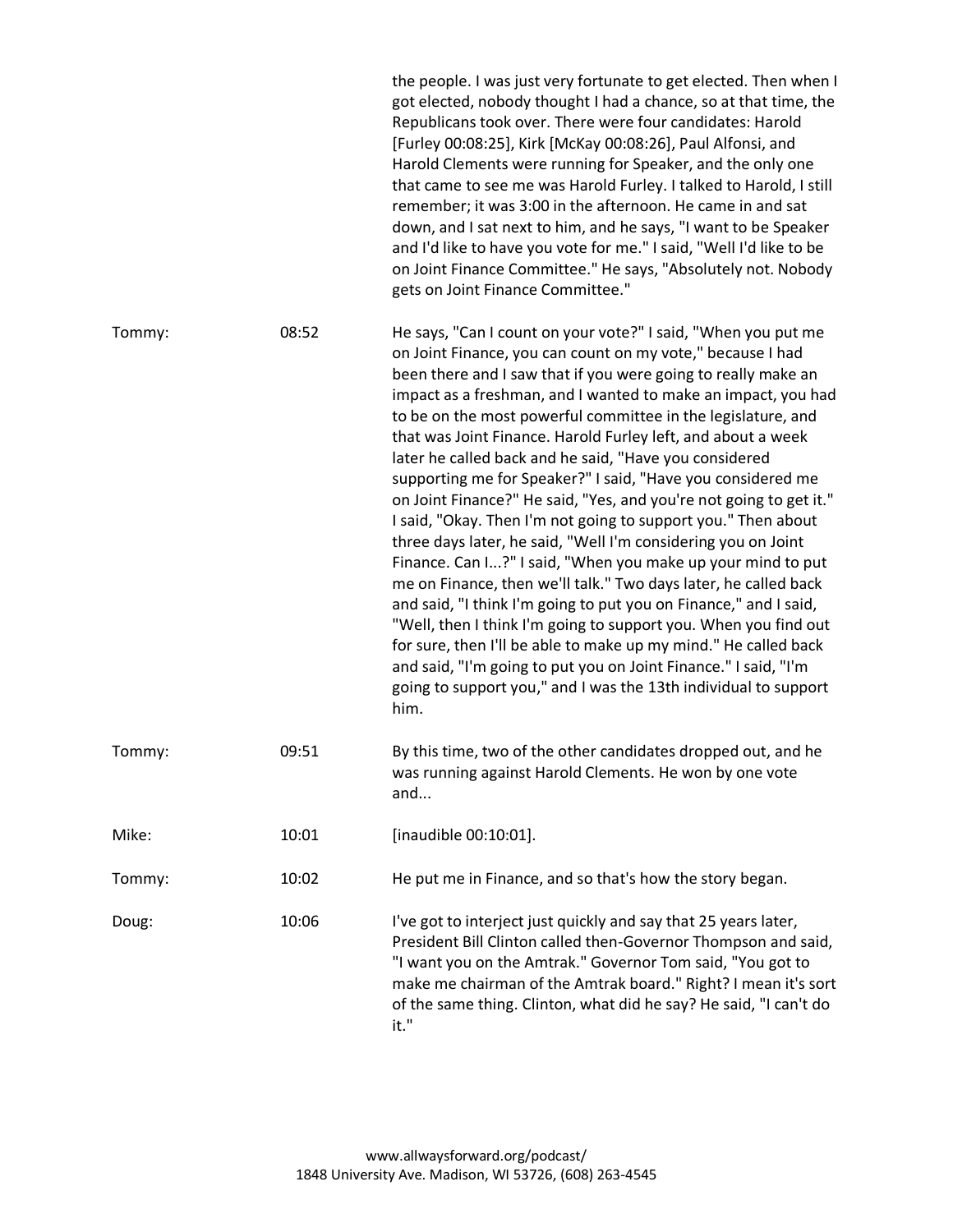| Tommy: | 10:29 | He said, "I can't do it." This was on a Thursday. He wanted to<br>put Mike Dukakis. The Senate was controlled by Republicans, so<br>he couldn't get Mike Dukakis as chairman. Mike Dukakis wanted<br>to be on Amtrak so badly that I'm sure that Bill Clinton talked to<br>Dukakis over the weekend, because Mike could not get<br>confirmed without me. They needed to put a Republican on<br>with a Democrat to get him confirmed. Mike Dukakis told the<br>President, he says, "That's fine. Let Tommy be chairman. I'll be<br>vice chairman." The President of the United States called me<br>back after being hustled by this governor from Wisconsin and<br>made me chairman of Amtrak, and Mike Dukakis became the<br>vice chairman and-                                                                                                                                                                                                                                                                                                                                                                         |
|--------|-------|-------------------------------------------------------------------------------------------------------------------------------------------------------------------------------------------------------------------------------------------------------------------------------------------------------------------------------------------------------------------------------------------------------------------------------------------------------------------------------------------------------------------------------------------------------------------------------------------------------------------------------------------------------------------------------------------------------------------------------------------------------------------------------------------------------------------------------------------------------------------------------------------------------------------------------------------------------------------------------------------------------------------------------------------------------------------------------------------------------------------------|
| Doug:  | 11:19 | And you guys became friends.                                                                                                                                                                                                                                                                                                                                                                                                                                                                                                                                                                                                                                                                                                                                                                                                                                                                                                                                                                                                                                                                                            |
| Tommy: | 11:19 | We became friends. Up until that time, we really didn't like each<br>other, Mike Dukakis and myself, but working on that. Mike and<br>myself were the ones who were instrumental in getting the<br>Solo, the high-speed train from New York to Washington. We<br>did that together, and that was quite an accomplishment back<br>then. It was the board, it was Dukakis and Thompson that took<br>the leadership, the chairman and the vice chairman, and now<br>the Solo's really doing well. I don't know if you've ever ridden<br>on it, but that was really Mike Dukakis and Tommy Thompson's<br>initiative, so it worked out.                                                                                                                                                                                                                                                                                                                                                                                                                                                                                      |
| Tod:   | 11:56 | So let's go back to your time as governor. What are you most<br>proud of?                                                                                                                                                                                                                                                                                                                                                                                                                                                                                                                                                                                                                                                                                                                                                                                                                                                                                                                                                                                                                                               |
| Tommy: | 12:01 | There's so many things that I'm proud of. One, I'm very proud of<br>the young people I brought in that have distinguished<br>themselves. Several are at the University of Wisconsin, several<br>of them are in business themselves. Some of them are out in<br>Washington DC. All of the young people I've brought in really<br>have been successful. That's nice because I gave a lot of young<br>people a chance, and a lot of people were surprised that I would<br>hire so many young people to be in the governor's office, and<br>the reason I did is I wanted young people that weren't married,<br>not because they [inaudible 00:12:36]; I just wanted some<br>people that didn't have any outside obligations that could spend<br>all their time. I'm very happy about the fact that we rebuilt<br>Wisconsin. We rebuilt the University of Wisconsin; a lot of the<br>new buildings out there were started or completed when I was<br>governor. Highway systems and the four-lane highways across<br>the state east and west, and north and south, were really under<br>my administration. I'm proud of that. |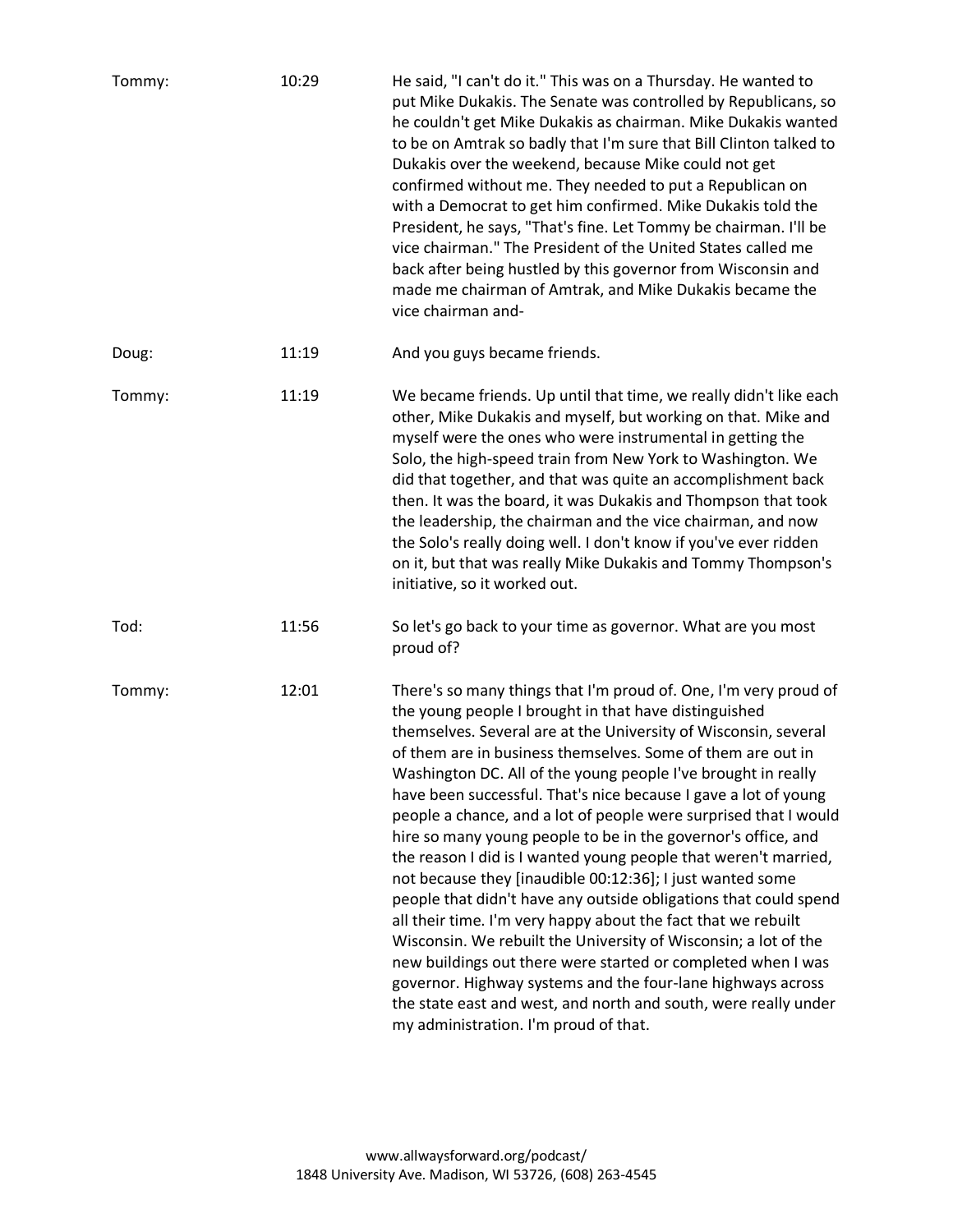| Tommy: | 13:08 | Proud of starting welfare reform. That became a national<br>program. I'm happy at the fact that we were able to attract a lot<br>of businesses and drop our unemployment below 3%, and<br>created over 250,000 jobs. Never been done before or since.<br>Maybe with Fox gone they might be able to do it, but it hasn't<br>been done yet. Then of course, be able to develop the programs<br>like Badger Care, and still the best healthcare proposal in the<br>country. It was started under my leadership. I've got so many<br>things that I could be proud of, but I really liked the fact, we<br>won the Rose Bowl too. Of course we hadn't done that, and<br>won the Super Bowl. I didn't play but I certainly was certainly<br>one of the loudest cheerers on the ground. It was a wonderful<br>time, and I did it with Democrats, because most of the<br>Democrats, it was usually support from the Democrats in the<br>legislature. Nobody thought that that was possible, but I was<br>able to show under my leadership bipartisanship does work.<br>Still, to this day, I had lunch today with Tim Cullen and Tony<br>Earl. |
|--------|-------|---------------------------------------------------------------------------------------------------------------------------------------------------------------------------------------------------------------------------------------------------------------------------------------------------------------------------------------------------------------------------------------------------------------------------------------------------------------------------------------------------------------------------------------------------------------------------------------------------------------------------------------------------------------------------------------------------------------------------------------------------------------------------------------------------------------------------------------------------------------------------------------------------------------------------------------------------------------------------------------------------------------------------------------------------------------------------------------------------------------------------------------|
| Tommy: | 14:23 | Even though they were on opposite sides of me politically,<br>we're still friends today and still see each other, and I think<br>that's lacking in modern-day politics. I'm a big believer in<br>reaching across the island and developing bipartisanship and<br>solutions.                                                                                                                                                                                                                                                                                                                                                                                                                                                                                                                                                                                                                                                                                                                                                                                                                                                           |
| Tod:   | 14:41 | Doug, let me ask you: from your perspective, what do you think<br>the major accomplishments of the Thompson Administration?                                                                                                                                                                                                                                                                                                                                                                                                                                                                                                                                                                                                                                                                                                                                                                                                                                                                                                                                                                                                           |
| Doug:  | 14:48 | I think the Governor hit them pretty well, Tod. I would say when<br>people found out I was doing this book with Governor<br>Thompson, friends of mine, Democrats, Republicans, it didn't<br>matter, smiled and recalled a time when they didn't always<br>agree with him, but I think that everyone knew that he had the<br>state's best interest at heart. He loved the state, he wasn't<br>mean-spirited, he was always positive. I could tick off maybe a<br>few: Taliesin he basically rescued. There's any number of ones<br>like that, but I go more almost to just the tone that was set<br>during that time. That's not to say there weren't fierce battles,<br>because there were, but it was different, and no one doubted,<br>as I say, I don't believe, his sincere love for the state and its<br>people.                                                                                                                                                                                                                                                                                                                 |
| Intro: | 15:46 | You're listening to the Thank You 72 podcast. The Wisconsin<br>Alumni Association is honoring amazing Badgers from<br>Wisconsin's 72 counties and thanking the people of the state for<br>sending their best and brightest to UW Madison.                                                                                                                                                                                                                                                                                                                                                                                                                                                                                                                                                                                                                                                                                                                                                                                                                                                                                             |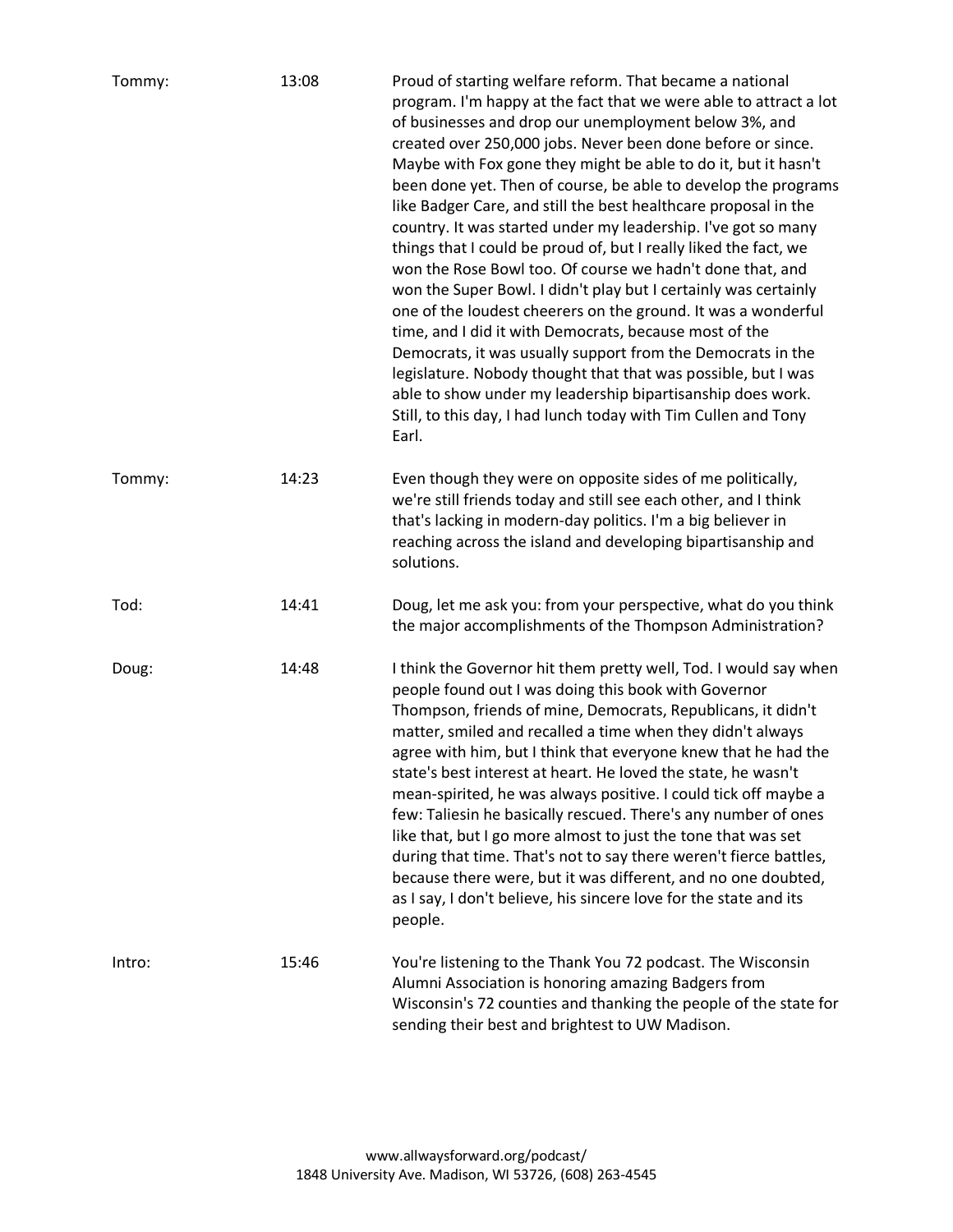| Intro: | 15:58 | For more amazing alumni stories, visit thankyou72.org. That's<br>thankyou72.org.                                                                                                                                                                                                                                                                                                                                                                                                                                                                                                                                                                                                                                                                                                                                                                                                                                                                                                                                                                                                                                                                                                      |
|--------|-------|---------------------------------------------------------------------------------------------------------------------------------------------------------------------------------------------------------------------------------------------------------------------------------------------------------------------------------------------------------------------------------------------------------------------------------------------------------------------------------------------------------------------------------------------------------------------------------------------------------------------------------------------------------------------------------------------------------------------------------------------------------------------------------------------------------------------------------------------------------------------------------------------------------------------------------------------------------------------------------------------------------------------------------------------------------------------------------------------------------------------------------------------------------------------------------------|
| Intro: | 16:05 | Now back to our interview with Juneau County native and<br>former Wisconsin Governor Tommy Thompson along with<br>author Doug Moe, chatting with Tod Pritchard and Mike Fahey<br>from the Wisconsin Alumni Association.                                                                                                                                                                                                                                                                                                                                                                                                                                                                                                                                                                                                                                                                                                                                                                                                                                                                                                                                                               |
| Tod:   | 16:16 | So, let's talk a little more about the University of Wisconsin.<br>Doug and Tommy, both proud alums, and you have not been<br>shy also about your great love for the university and what you<br>did to help support the university, so maybe talk a little bit more<br>about what you did, why you did that, what motivated you.                                                                                                                                                                                                                                                                                                                                                                                                                                                                                                                                                                                                                                                                                                                                                                                                                                                      |
| Tommy: | 16:31 | You got to realize that my high school graduating class was 55,<br>and then coming to University of Wisconsin, having no<br>minorities, so to speak, in my high school, and coming away. I<br>always tell the story: I came down. We didn't have enough<br>money for a suitcase, so I had a Thompson grocery bag with my<br>shirts and underwear, and see this huge campus. I can't<br>remember how many thousands of freshmen, the students that<br>were at that time, but being thrown into that, and then knowing<br>that you could survive and receive a tremendous education.<br>That education is with you your whole life, and to have the<br>opportunity to go from a small school like I did and attend the<br>University of Wisconsin for four years undergraduate and three<br>years in law school, and know that you could afford to go there,<br>and I had to work my way through, but know that I was able to<br>do it. It was just a tremendous thing for me. Then to see all the<br>wonderful things that come out of this university and the proud<br>alum, and to see the happiness and the fun by being association<br>with Wisconsin, it's really quite a thrill. |
| Tommy: | 17:52 | If somebody like myself who would never have thought that I<br>would amount to much and be able to graduate from the<br>University of Wisconsin with two degrees and then go on and<br>get elected to the legislature, and then be elected governor of<br>this wonderful state, it's just been amazing. I don't think I<br>would've been able to do it without going to University of<br>Wisconsin. University of Wisconsin helped form the character<br>and the leadership abilities, and the opportunity to speak and<br>talk on several subjects, and be able to master them, whether it<br>be the fact that you were able to read the law and have to be<br>able to put it together and apply it served me very well in<br>legislature as well as governor. I look back and fund that the<br>university time of being a student and working at the varsity bar<br>and at the capital were great times and great experiences, and                                                                                                                                                                                                                                                  |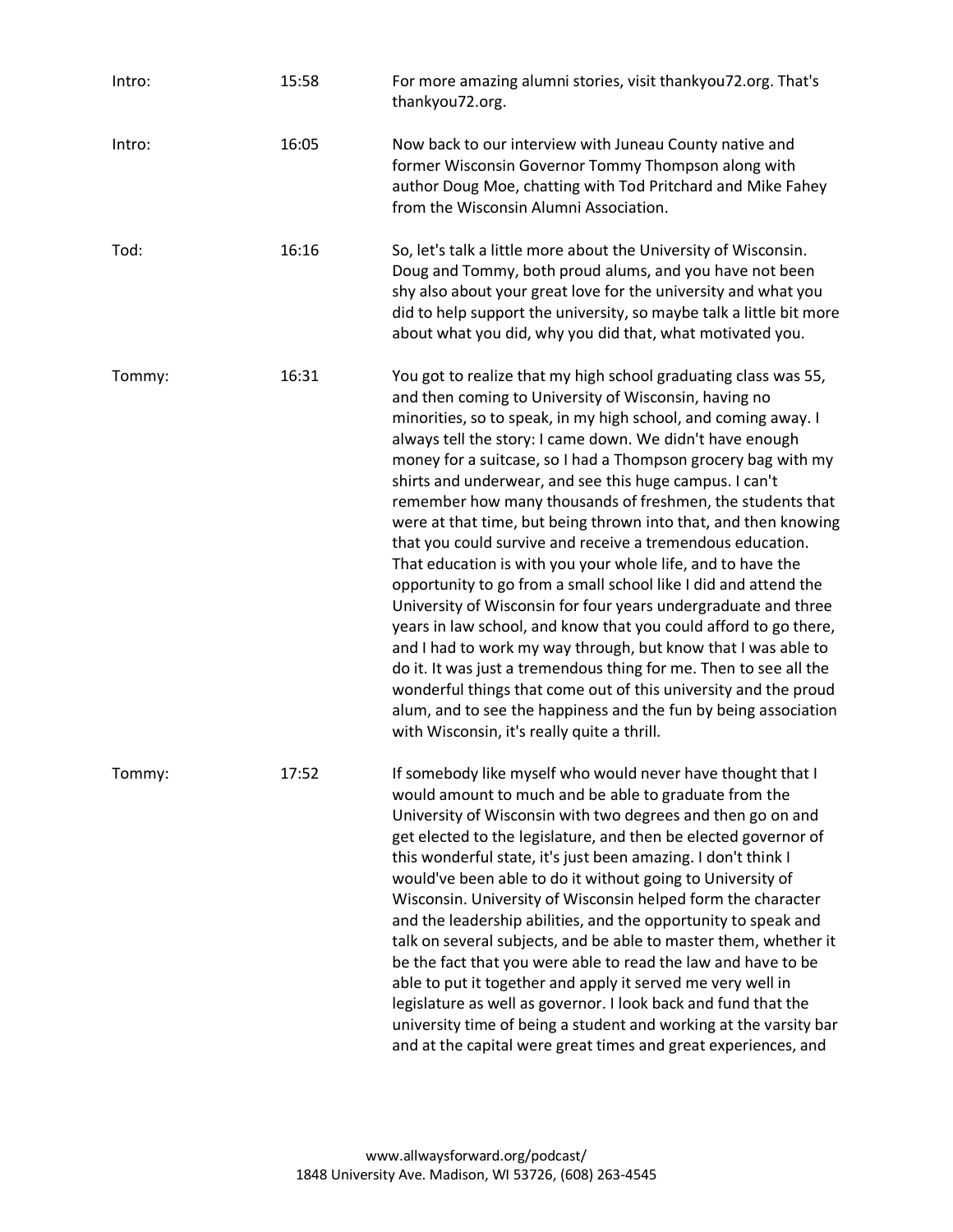those lifetime experiences are still with me and I'll never forget the role that the University of Wisconsin played.

| Tommy: | 19:02 | Then you look back and see how this university can mold the<br>minds of so many young people and turn them from a country<br>bumpkin like myself out of Elroy into a leader that's state and<br>then national. It's amazing, and they've done that time and time<br>again. All of us are associated with the university and we know<br>what a great place this is. I love it dearly, and to me, people like<br>Doug Moe and you, Tod, and Mike, are just amazing. Every time<br>you get connected with somebody from the University of<br>Wisconsin and talk to them, everybody's proud to [inaudible<br>00:19:39] with their association. Nobody is bashful or<br>embarrassed about saying, "I went to school at the University of<br>Wisconsin." Everybody is pretty proud of that, and when they<br>start singing "Varsity," you see the tears in the eyes and the<br>smile on the face, and see Buckey Badger, and know that that<br>university helped you tremendously.                                                                                                                                                       |
|--------|-------|------------------------------------------------------------------------------------------------------------------------------------------------------------------------------------------------------------------------------------------------------------------------------------------------------------------------------------------------------------------------------------------------------------------------------------------------------------------------------------------------------------------------------------------------------------------------------------------------------------------------------------------------------------------------------------------------------------------------------------------------------------------------------------------------------------------------------------------------------------------------------------------------------------------------------------------------------------------------------------------------------------------------------------------------------------------------------------------------------------------------------------|
| Tod:   | 20:01 | You know, your knowledge of the University of Wisconsin and<br>the stem cell research that came out of here-                                                                                                                                                                                                                                                                                                                                                                                                                                                                                                                                                                                                                                                                                                                                                                                                                                                                                                                                                                                                                       |
| Tommy: | 20:07 | [inaudible 00:20:07].                                                                                                                                                                                                                                                                                                                                                                                                                                                                                                                                                                                                                                                                                                                                                                                                                                                                                                                                                                                                                                                                                                              |
| Tod:   | 20:07 | Oh yeah, was instrumental. I think that is a great story in your<br>book, is how that all played out. It really played a major role in<br>your time in the Bush Administration as the Health and Human<br>Services Secretary. Can you tell that story a little bit, about how<br>that unfolded?                                                                                                                                                                                                                                                                                                                                                                                                                                                                                                                                                                                                                                                                                                                                                                                                                                    |
| Tommy: | 20:26 | Well, it was not an easy time, to be in favor of embryonic stem<br>cells. Being a governor, being a Republican governor, and being<br>a Catholic Republican governor, being an Irish Catholic<br>Republican governor, all of these things were working against<br>me as far as embryonic stem cells. I had to stand up against a lot<br>of opposition, but I also saw the tremendous opportunities. I<br>can remember giving speeches with children with juvenile<br>diabetes and talking to the parents how they got to bed at night<br>and seeing their son or daughter, or grandson or<br>granddaughter, and know that that child has got to have the<br>right amount of insulin, and they've got to wake up some time<br>during the night or several times during the night and prick the<br>finger of that child to see if their blood glucose is correct, is in<br>the parameters of being safe for that child. Knowing that and<br>knowing that embryonic stem cells might be able to come up<br>with a cure for juvenile diabetes, I just always go back to that<br>because I see these little faces of these little kids. |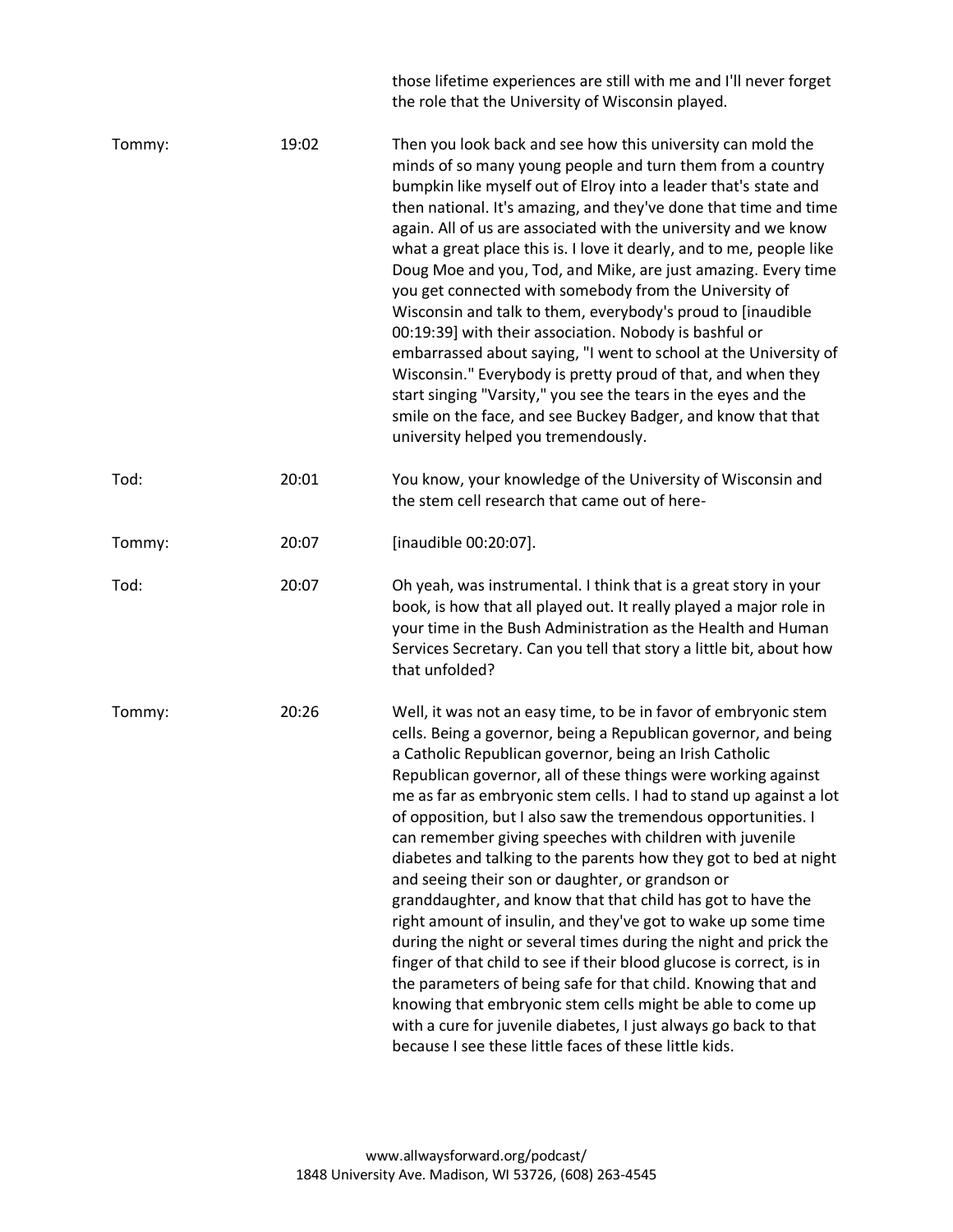| Tommy: | 21:46 | I spoke at their national organization and several of their state<br>organizations, and they all say, you know, all dependent upon<br>the opportunity for coming up with embryonic stem cures for<br>themselves. Parkinson's, all of us know somebody with<br>Parkinson's, or some kind of mental problems, or any kind of<br>heart problems. Anything like this. The opportunities for cures<br>for so many diseases and so many maladies with embryonic<br>stem cells is just boundless. To think that we had a chance to do<br>something here at Wisconsin, I could not let politics interfere or<br>deter me from pushing it, so I was way out in front. I got beat<br>up pretty badly, both sides because several members of my<br>party wanted me to go farther. Several members of the<br>Democratic Party certainly wanted me to go farther, and I<br>wanted to go it in a steady path so that we could get it<br>accomplished. I had to go and I debated Carl [Roven 00:22:58]<br>in front of President George W. Bush.                                                                                                                         |
|--------|-------|----------------------------------------------------------------------------------------------------------------------------------------------------------------------------------------------------------------------------------------------------------------------------------------------------------------------------------------------------------------------------------------------------------------------------------------------------------------------------------------------------------------------------------------------------------------------------------------------------------------------------------------------------------------------------------------------------------------------------------------------------------------------------------------------------------------------------------------------------------------------------------------------------------------------------------------------------------------------------------------------------------------------------------------------------------------------------------------------------------------------------------------------------------|
| Tommy: | 23:01 | I still remember it, [inaudible 00:23:02] the lunchroom, and still<br>remember that I ordered a hamburger and George Bush<br>ordered a peanut butter and jelly sandwich. I thought I was<br>losing the debate because Carl Roven kept saying, "The base,<br>the conservative base is not going to appreciate us coming out<br>with any kind of a program that's going to allow the use of<br>embryonic stem cells," or what they indicated was killing the<br>embryo or destroying the embryo to get to the embryonic stem<br>cells. I said, "Mr. President," I still remember my closing<br>argument, "Mr. President, you had a sister that died very<br>young." I think it was Parkinson's; I'm not exactly sure about<br>that but I think it was Parkinson's Disease, or some form of<br>cancer. I said, "If your sister had a chance to live because of<br>embryonic stem cells? No matter how much you spend on NIH<br>or how much you spend on cancer research, if the people find<br>out that you stopped the development of embryonic stem cells,<br>you're going to be going down as somebody that is anti-science<br>and anti-good healthcare. |
| Tommy: | 24:18 | When I said that, I could see, you know how you could tell<br>somebody is interested and how somebody's responded? I did,<br>and I knew I had him then. He came out; he went halfway,<br>didn't go as far as I had requested, but he allowed the<br>embryonic stem cell research to go on. I compliment him for<br>that. Today, they're able to develop embryonic stem cells and<br>stem cells of all levels without killing the embryo. Everybody is<br>happy now with the science of embryonic stem cells, but the<br>problem is the cures have not come as fast as everybody<br>thought they would. I knew that, but when you go through life,<br>I'm a strong believer that if you've got a positive mind and<br>believe something's going to happen for the good, and                                                                                                                                                                                                                                                                                                                                                                               |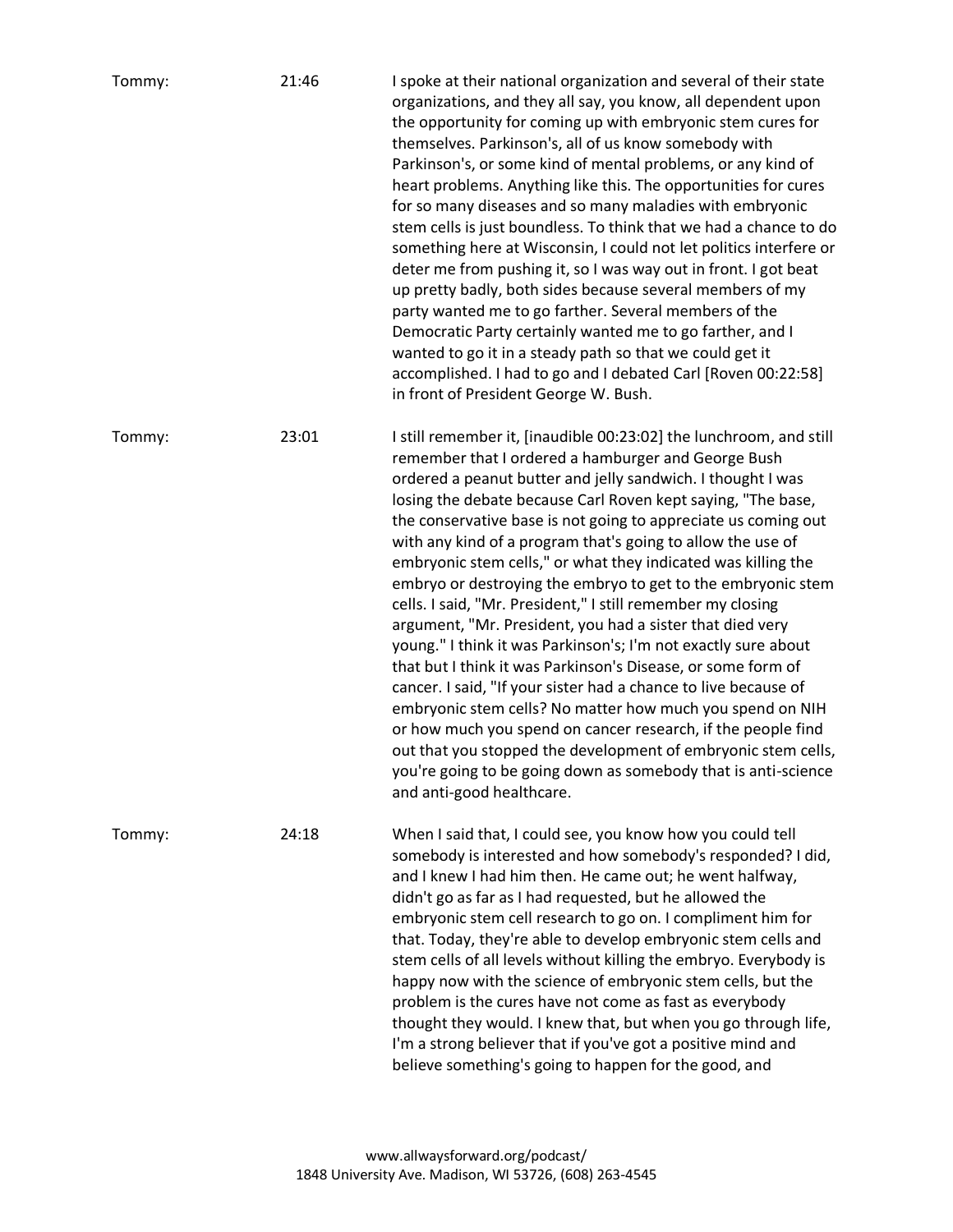|        |       | embryonic stem cells is part of that. I just felt in my mind, even<br>though I knew cures don't come that quickly, but it was the<br>right thing and we're going in the right direction.                                                                                                                                                                                                                                                                                                                                                                                                                                                                                                                                                                                                                                                                                                                                                                                                                                                                                                                                                                                                                                            |
|--------|-------|-------------------------------------------------------------------------------------------------------------------------------------------------------------------------------------------------------------------------------------------------------------------------------------------------------------------------------------------------------------------------------------------------------------------------------------------------------------------------------------------------------------------------------------------------------------------------------------------------------------------------------------------------------------------------------------------------------------------------------------------------------------------------------------------------------------------------------------------------------------------------------------------------------------------------------------------------------------------------------------------------------------------------------------------------------------------------------------------------------------------------------------------------------------------------------------------------------------------------------------|
| Mike:  | 25:23 | As we sit here almost 20 years to the day that Jamie Thompson<br>first made those discoveries, that work was really impressive<br>and made it a really big difference for the university. Wow.                                                                                                                                                                                                                                                                                                                                                                                                                                                                                                                                                                                                                                                                                                                                                                                                                                                                                                                                                                                                                                      |
| Tommy: | 25:35 | Mike, I introduced Jamie Thompson at one of my state speeches<br>up at the capital. Several people applauded me for doing it, but<br>several of the legislators really criticized me, and a lot of<br>individual organizations that were anti-destroying the embryo<br>came in and was really upset with me. It was not easy, but it<br>was the right call then, and it certainly is the right call today.                                                                                                                                                                                                                                                                                                                                                                                                                                                                                                                                                                                                                                                                                                                                                                                                                          |
| Mike:  | 26:05 | Good. So the other good story in the book is-                                                                                                                                                                                                                                                                                                                                                                                                                                                                                                                                                                                                                                                                                                                                                                                                                                                                                                                                                                                                                                                                                                                                                                                       |
| Tommy: | 26:08 | Well I hope there's a lot of good [crosstalk 00:26:10]-                                                                                                                                                                                                                                                                                                                                                                                                                                                                                                                                                                                                                                                                                                                                                                                                                                                                                                                                                                                                                                                                                                                                                                             |
| Mike:  | 26:10 | Other than not getting your son to tie his shoe on the,<br>[inaudible 00:26:13], which was my favorite kind of 11 year old,<br>the story of 9/11 and what happened there and some risks you<br>took, and [inaudible 00:26:22] is a great story, so maybe you<br>can tell us a little bit about that day and that experience.                                                                                                                                                                                                                                                                                                                                                                                                                                                                                                                                                                                                                                                                                                                                                                                                                                                                                                        |
| Tommy: | 26:28 | It was a day like no other day in the history of our country. I was<br>trying to bring together a group of scientists, and they had<br>already started flying in. We were meeting the next day; we<br>were going to meet at 10:00 in the morning. I had a breakfast<br>meeting, I had to give a speech, and I was coming in through my<br>office in the car, and I got this call saying, "There's just been a<br>plane that's flown into one of the Twin Towers. You better get<br>up to your office fast because we may have a lot of people<br>entering." So I went there, went into my office, and about 15<br>minutes later, 16 minutes to be exact, 8:46, the second plane<br>hit. Then you knew. Then everybody was just, you know, really<br>beside themselves, what to do. Then a short time later, the<br>Pentagon got hit, and then about 40 minutes later, Shanksville,<br>Pennsylvania, a plane went into the ground where the people<br>had overtaken the terrorists. I knew that because the president<br>was in Florida and the vice president was, they have a place in<br>the White House where it's very secured and only with top<br>security you can get down there. That's where Vice President<br>Cheney was. |
| Tommy: | 28:02 | I knew I had to act because I knew there was a lot of people that<br>were killed or dying and injured in New York and at the<br>Pentagon. I took it upon myself to call up my lawyers at 9:30 in                                                                                                                                                                                                                                                                                                                                                                                                                                                                                                                                                                                                                                                                                                                                                                                                                                                                                                                                                                                                                                    |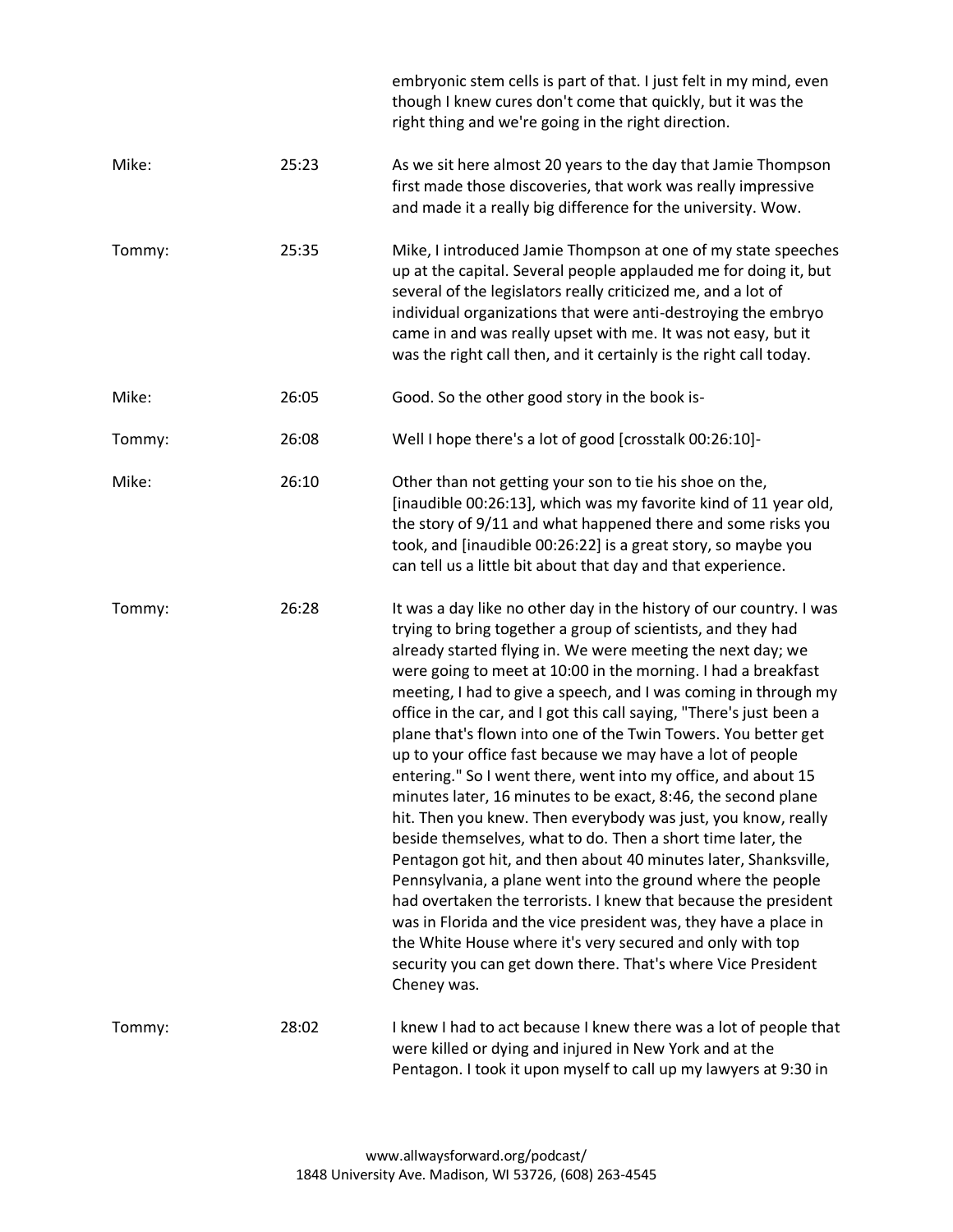|        |       | the morning and say, "About 10:00, I want to declare a health<br>emergency for the United States." I'm not sure if I had the<br>authority to do so; I'm not sure if it's ever been done before,<br>but I acted, and the lawyers didn't know. I said, "Well just figure<br>it out. I want to declare a national health emergency by 10:00,"<br>and I did, and I was able, by doing that, to use that power to get<br>a big plane to carry 50 tons of medical supplies. At that time, we<br>had eight depots of medical supplies and equipment across<br>America, which are all top secret. While I was there, I was able<br>to increase that to 12, and now there are 12, which makes it<br>easier to get to a city, but we took 50 tons of medical supplies<br>and equipment up to New York. By 5:00 that afternoon and<br>later on that evening, we got a hundred thousand masks and<br>two hundred thousand latex gloves up there.               |
|--------|-------|----------------------------------------------------------------------------------------------------------------------------------------------------------------------------------------------------------------------------------------------------------------------------------------------------------------------------------------------------------------------------------------------------------------------------------------------------------------------------------------------------------------------------------------------------------------------------------------------------------------------------------------------------------------------------------------------------------------------------------------------------------------------------------------------------------------------------------------------------------------------------------------------------------------------------------------------------|
| Tommy: | 29:23 | I, of course, wanted to go. The following day, we made<br>arrangements for me to go up on Amtrak, and I spent a day up<br>there talking to the mayor, Rudy Giuliani, Governor Pataki, and<br>the Chief of Police, and head of the fire department. Then I<br>went down there. I'll never forget this; it's almost surreal: it was<br>a blue day going up there. Sunshine was [inaudible 00:29:51]<br>and the sun was out, and it was very calm. Great day in<br>September. We went down closer to the Twin Towers, and you<br>couldn't see. Al this debris was all in the air, and everybody was<br>wearing masks. All the stop-and-go lights were blown out, and<br>people were parked in line. Everybody blew their horn.<br>Everybody slowly let everybody else pass. Nobody got mad,<br>nobody got ugly. In New York, nobody blew their horn. It was<br>just people that were just so concerned and so considerate. I'll<br>never forget that. |
| Mike:  | 30:37 | So what about the story of you being told to go into<br>confinement and maybe not wanting to do that?                                                                                                                                                                                                                                                                                                                                                                                                                                                                                                                                                                                                                                                                                                                                                                                                                                              |
| Tommy: | 30:48 | I didn't. I knew I had so much to do, and Cheney ordered all<br>Secretaries except for Colin Powell and Donald Rumsfeld to go<br>out to what is called "Camp Weather." It's a-                                                                                                                                                                                                                                                                                                                                                                                                                                                                                                                                                                                                                                                                                                                                                                     |
| Doug:  | 31:02 | Mount Weather.                                                                                                                                                                                                                                                                                                                                                                                                                                                                                                                                                                                                                                                                                                                                                                                                                                                                                                                                     |
| Tommy: | 31:02 | Mount Weather. It's in West Virginia, and it's a city 175 feet<br>down in the mountain. There's a whole city down there. They<br>wanted all the Secretaries down. In order to preserve the<br>succession of government, the "continuity of government" is<br>what it's called, and they didn't know where the terrorists were<br>coming from. They didn't know if they had targeted cabinet<br>officers and the president, vice president. What happens if the<br>president got blown up in the plane and the vice president got                                                                                                                                                                                                                                                                                                                                                                                                                   |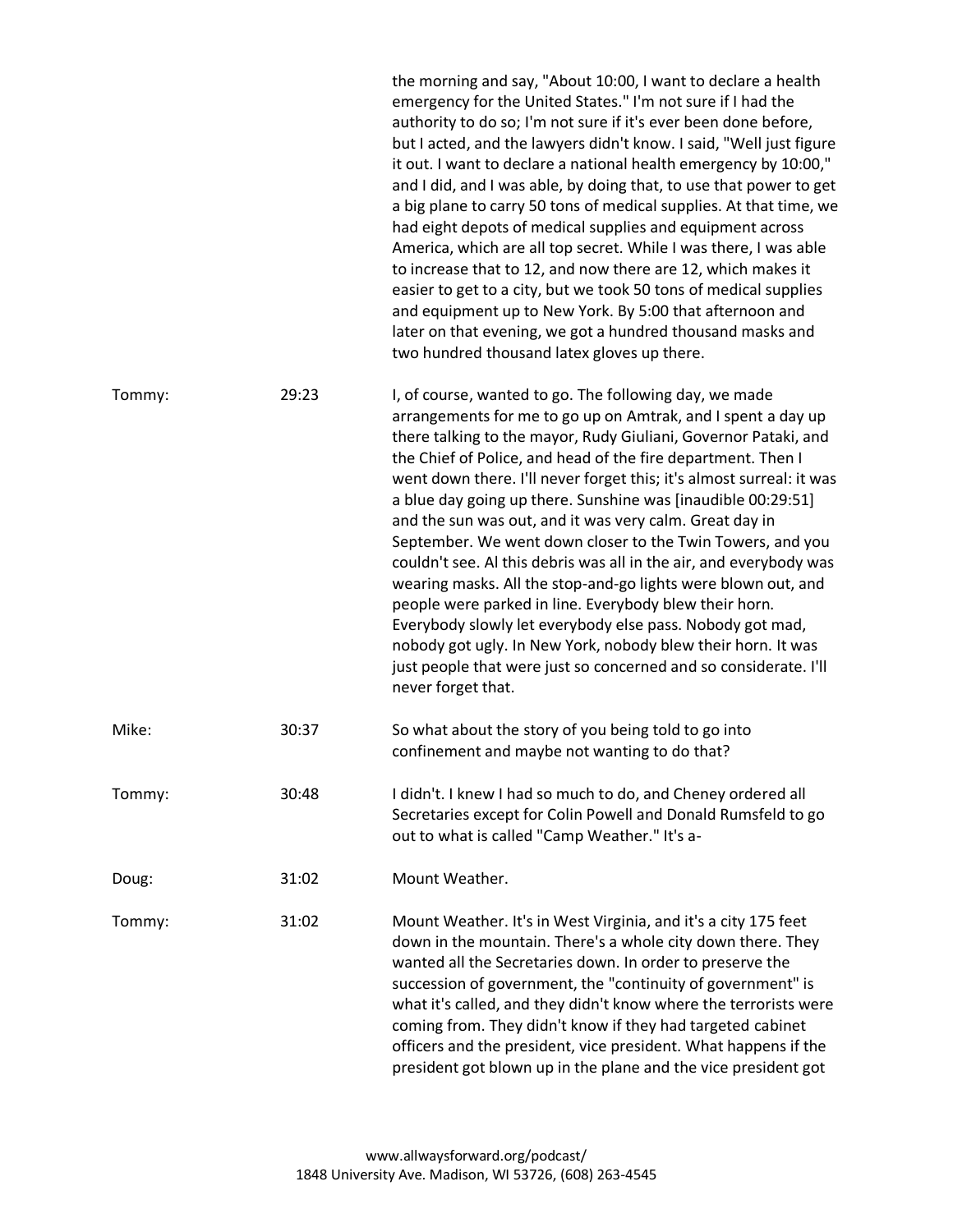|        |       | taken out? Who's going to take over? They have built and it's<br>still there, Mount Weather, this place where it's the seat of<br>government. They've got places for the Congress to come. All<br>the departments are set up there, and they actually have<br>working desks and computers and everything else. They<br>ordered all of us to go out there, and of course I refused<br>because I have things to do and I didn't want to go. That was the<br>last place I wanted to do. Finally it got so serious that they were<br>going to come and arrest me. They were outside when my<br>security and my Chief of Staff Bob [Woodkin 00:32:16] says, "It's<br>not going to look good for you being taken out of the Humphrey<br>Building in handcuffs [crosstalk 00:32:22] 9/11. They'll probably<br>think you were part of the terrorists."                                                                                                                                                                                                                                |
|--------|-------|-------------------------------------------------------------------------------------------------------------------------------------------------------------------------------------------------------------------------------------------------------------------------------------------------------------------------------------------------------------------------------------------------------------------------------------------------------------------------------------------------------------------------------------------------------------------------------------------------------------------------------------------------------------------------------------------------------------------------------------------------------------------------------------------------------------------------------------------------------------------------------------------------------------------------------------------------------------------------------------------------------------------------------------------------------------------------------|
| Tommy: | 32:30 | They convinced me I had to go, but I called a guy who was my<br>closest security guy, a good friend, Mike [Lanetta 00:32:39]. I<br>said, "Mike, you get out and find out where it is." He says, "I<br>know where it's at. They think [inaudible 00:32:45]," because<br>we were going on helicopters, "and don't obey any traffic. You<br>get out there and get in the back. I'm going to walk in the front<br>door and walk out the back, and you bring me back." I was<br>shocked. They checked us in and they gave us each a billet, you<br>know, a room. They gave you your wash cloths, your towels,<br>and your bedding, and a pillow. They assigned billets because<br>that's how big it is. 175 is a complete city. Got a whole hotel<br>down there. They assigned us each rooms, all the cabinet<br>secretaries. The cabinet secretaries were mad at me because<br>they were sitting in the helicopters waiting-                                                                                                                                                      |
| Mike:  | 33:27 | Waiting for you to show up?                                                                                                                                                                                                                                                                                                                                                                                                                                                                                                                                                                                                                                                                                                                                                                                                                                                                                                                                                                                                                                                   |
| Tommy: | 33:28 | And I was the last one, and so then they took off. I remember<br>we took off a quarter to one and we got there at 2:30. I checked<br>in and signed my name, and they assigned me my room. I went<br>in the room and I asked one of guards there where was the<br>backdoor. He says, "It's almost a mile away," and I said, "I don't<br>care. Just tell me where it is." "Back there." So I could see where<br>I was supposed to go, and there was this huge whole network of<br>highways down there. I went to my room and threw my bedding<br>and my wash towel and so on on my bed, and I turn over, closed<br>the door, and walked out, and closed the door and walked<br>down to the end. I walked out and there was some security<br>people there, and they said, "Where you going?" I said, "I'm a<br>little claustrophobic. I need some air." They said okay. So I<br>walked out, walked right by them, and right there was my Mike<br>Lanetta, was my squad. He was there, [inaudible 00:34:44] and<br>he was turned around ready to go. I jumped in the backseat and |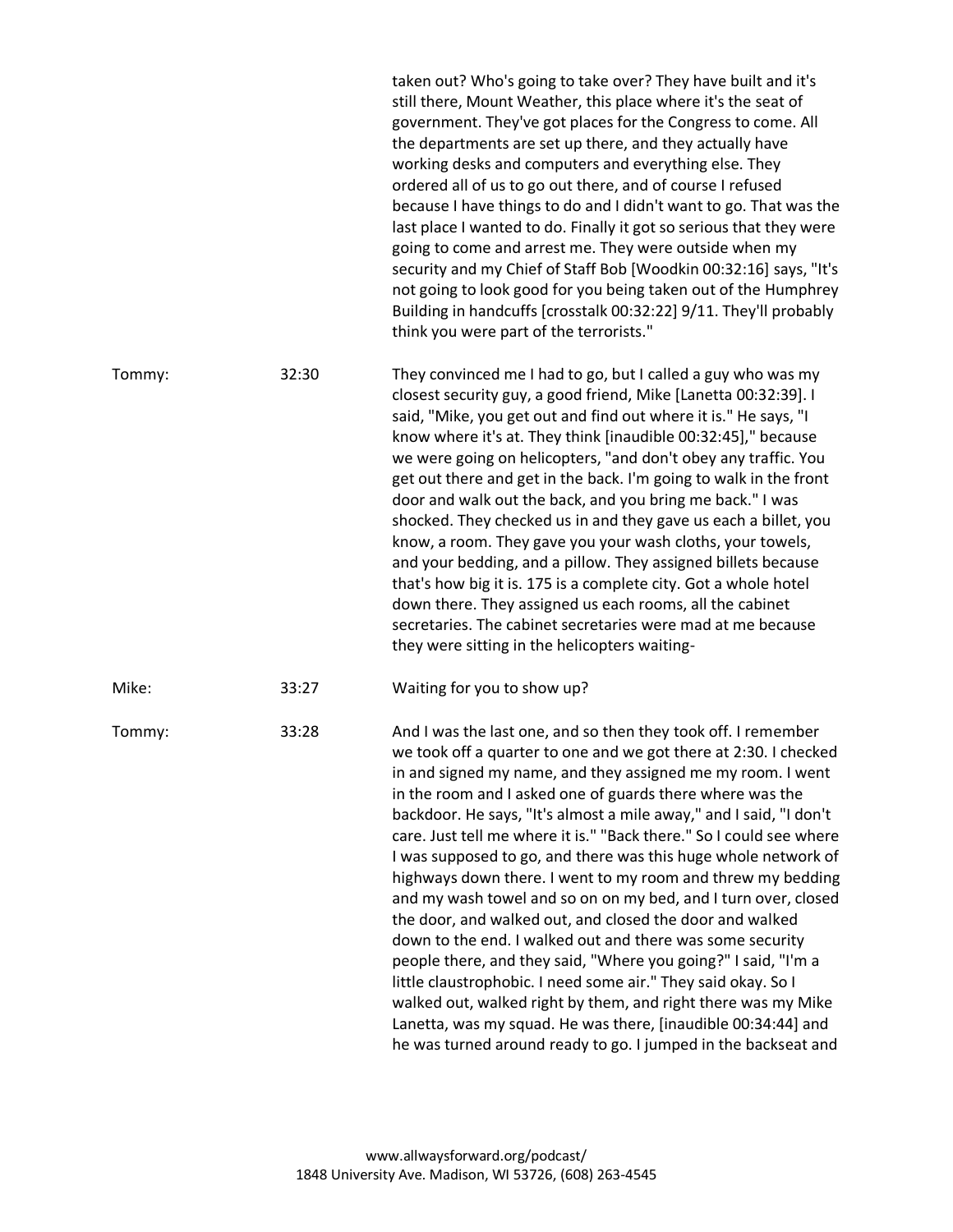I said, "Go and don't stop. Just go." Nobody tried to stop us as we went.

| Tommy: | 34:54 | I was back in my office by quarter to four, much to the surprise<br>of everybody, and then a lot of the individuals wanted to go<br>home, and rightly so; they were afraid. I had sort of an assembly<br>and I called them all together. I said, "I'm going to be here<br>tomorrow. You don't have to come, but we've got a lot of work.<br>A lot of people depend upon us, and I hope you come." So I<br>shook hands with everybody that left that day and thanked<br>them for staying because they didn't have to stay; they had the<br>opportunity to leave in the afternoon after I left. I got there at<br>5:00 in the morning, went home at midnight, got up and was<br>there at 5:00. Stood outside and shook hands with everybody<br>that came to work the next day and thanked them. |
|--------|-------|-----------------------------------------------------------------------------------------------------------------------------------------------------------------------------------------------------------------------------------------------------------------------------------------------------------------------------------------------------------------------------------------------------------------------------------------------------------------------------------------------------------------------------------------------------------------------------------------------------------------------------------------------------------------------------------------------------------------------------------------------------------------------------------------------|
| Tommy: | 35:39 | It was a fantastic experience but so absolutely depressing and<br>sorrowful. Going up and seeing the people that were injured<br>and sitting in the hospital talking to them about what they went<br>through on 9/11, and then some of the people I had met with in<br>the hospital subsequently died, and then going over to the<br>morgue where relatives and husbands and wives were bringing<br>things in for individuals at the morgue to identify pieces of the<br>bodies. It was just so depressing.                                                                                                                                                                                                                                                                                   |
| Tod:   | 36:22 | Well Governor, you know, such an honor for us to have you<br>here. We really appreciate you and Doug coming here to be on<br>the podcast. I guess one final question would be, you love<br>Wisconsin.                                                                                                                                                                                                                                                                                                                                                                                                                                                                                                                                                                                         |
| Tommy: | 36:37 | Yes I do.                                                                                                                                                                                                                                                                                                                                                                                                                                                                                                                                                                                                                                                                                                                                                                                     |
| Tod:   | 36:38 | Why?                                                                                                                                                                                                                                                                                                                                                                                                                                                                                                                                                                                                                                                                                                                                                                                          |
| Tommy: | 36:40 | It's the greatest state in America. You look around. Anything<br>you want to look at, Wisconsin is the leader. Agriculture, you<br>name so many thing sin agriculture. Manufacture, one of the<br>best states for manufacture. Technology. This University of<br>Wisconsin technologically, and now with [inaudible 00:37:05],<br>for weeks I used to tell people, "Minnesota brags about 10,000<br>lakes. We have 15,000. We have fish in ours." The tourism, the<br>beauty, the people. It's the people, you know, that are so darn<br>nice, so productive and so caring. I think it probably goes back<br>to some of the Germanic heritage; we're the most Germanic                                                                                                                        |

hospitality-

state in America. Great restaurants, great people, great